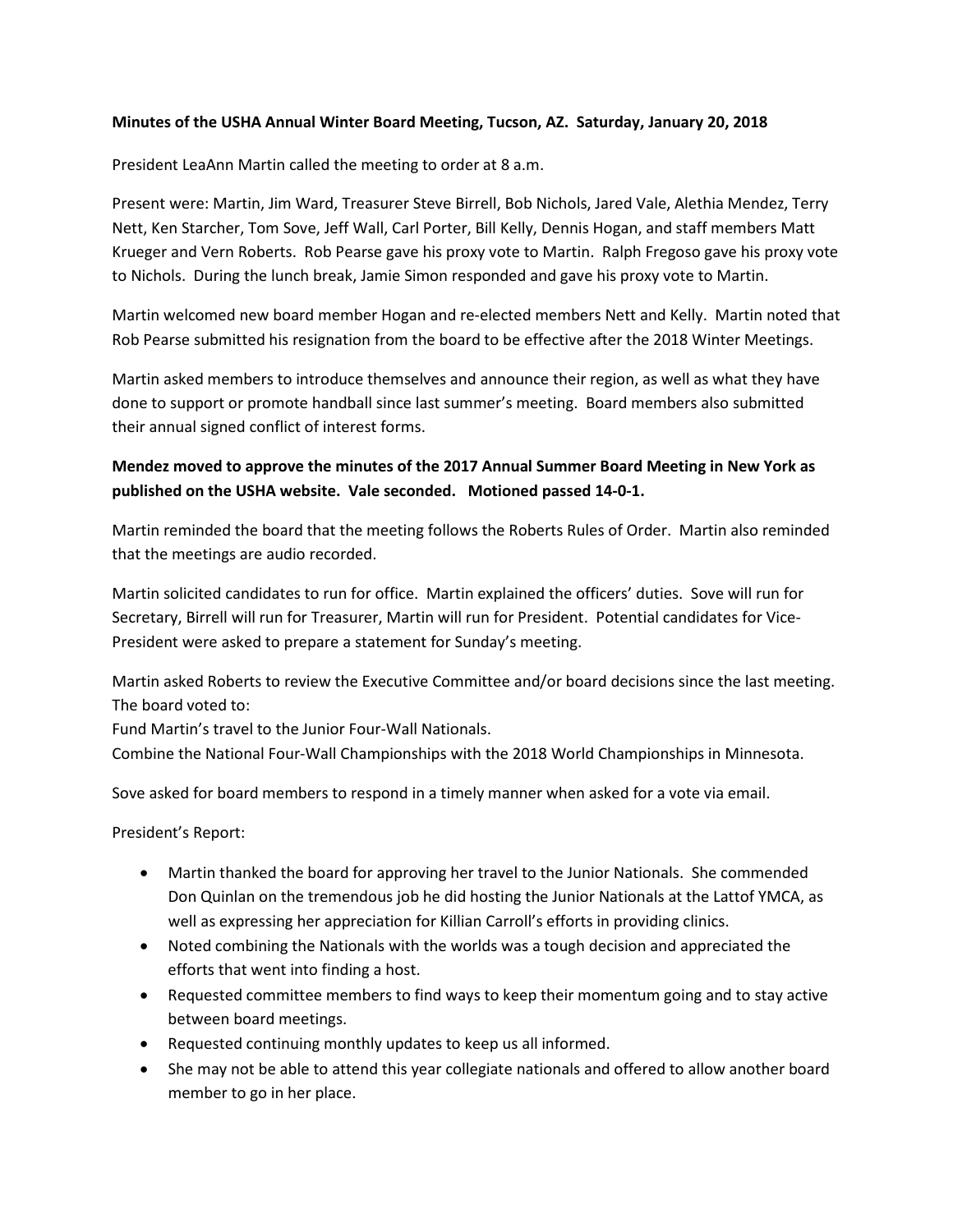• She communicates with Dave Vincent and David Fink with the WPH and feels very good about the good rapport.

**Treasurer Report:** Birrell presented the annual report, highlighting last year's financials and 2018 projections.

- Each of the unaudited financial records were reviewed, as well as each of the individual funds.
- The summary for 2017 included lower ball sales and memberships. First Ace had a \$25K surplus. Revenues would be the main issues to address in balancing the budget this weekend.

**Game Committee:** Sove addressed the Women's Commissioner position. Martin will reach out to a number of candidates to serve as Women's Commissioner.

The Game Committee considered clarifying the definition of what a hit is versus a carry. Sove noted the committee was clear that there is an element of a "carry" in every swing in handball, and there is no method of defining or quantifying an allowable carry. Therefore we will still rely on the logic and intuition of individual referees in determining a carry. In short, "we don't know what a carry is, but we know it when we see it."

Sove reviewed the status of the eye guard study. It has gone as far as it can with the funds available and there is still work to be done. It is hopeful to procure a grant to continue. Any changes or reviews to specific wording requiring or recommending eye protection, if any, will be on hold until the study is complete.

**Investment Committee:** Wall reviewed the success of the USHA investment portfolio and Endowed Legacy Funds in 2017. He referenced Birrell's report and projections. In 2017, \$25,000 was used to balance the budget from excess endowment proceeds.

**Funding Committee:** Ward reviewed a membership drive project in the Southeast, contacting expired members inviting them to rejoin. It has received a positive response. Ward suggested the rest of the board consider a similar effort in their regions.

Ward spoke about other efforts in regards to procuring additional funding. Ward also spoke about the possibilities with Lifetime Fitness.

**One-Wall Committee:** Mendez announced that the One-Wall Committee needs a new chair. Currently she and Vale are co-chairing and a new chair will be announced soon.

Mendez also reviewed the One-Wall schedule of events for 2018. The awards banquet is usually held at the Elks in February, and this year there may be a tournament added.

Mendez noted that the One-Wall Nationals received very positive feedback. The One Wall Committee's efforts yielded goodwill for the USHA, but no major increase in memberships yet. Also, the "test drive" membership drive last year came too late to be effective.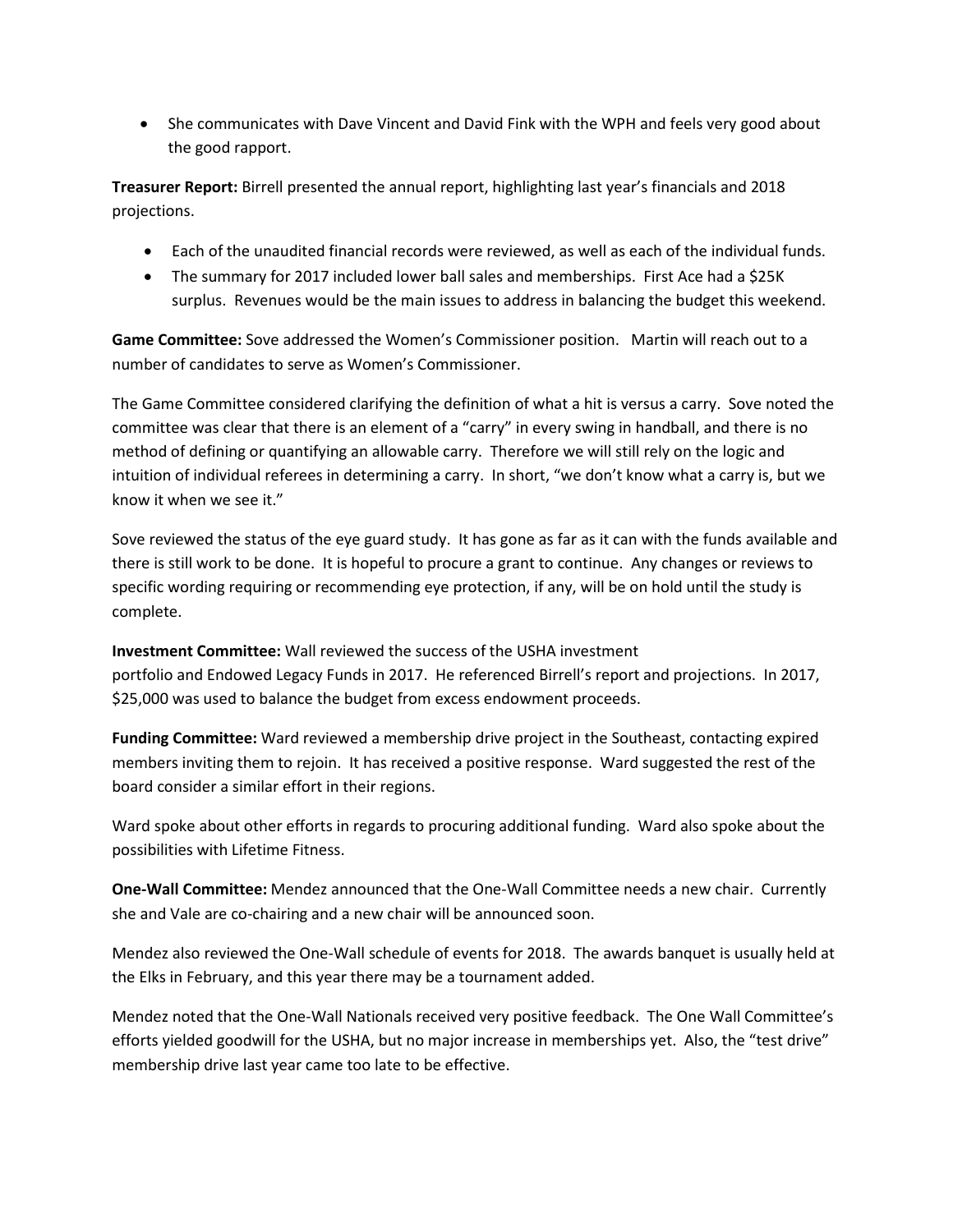Mendez appreciated the Magazine's outdoor section and the committee will continue to push to collect information for this section.

### **The meeting broke for lunch at 12:10 p.m. and reconvened at 1:13 p.m.**

**Membership Committee:** Kelly spoke about the committee's goal of exploring different avenues and levels of membership, to be presented at the summer board meeting. The program will consist of a two-prong element to encompass repeat and new memberships. Marketing strategies will include:

- Members are important and the board does hear their voices.
- What your membership dollars do for the game, and how they are working.
- What the USHA can do for you.
- Emphasis on juniors, but not at the exclusion of other demographics.
- Making new members welcome, such as mentioning them in court Shorts.

Kelly further discussed whether the use of Facebook and YouTube could be worthwhile in garnering memberships; as well as utilizing our ambassadors in this endeavor.

Porter brought up the issue of raising dues annually, with a pre-determined nominal amount each year. Nett gave support to the idea, and made a motion as follows:

**Increase annual adult memberships annually, by \$2 in even years, \$3 in odd years, commencing July 1, 2018. Birrell seconded**. There was much discussion and debate, after which Nett made a friendly amendment that a \$2 increase be made to adult one-year memberships (\$5 for three-year) effective July 1, 2018. Birrell accepted the amendment. **The Motion failed, 7-7-1.**

**Collegiate Committee:** Starcher discussed the importance of Martin attending this year's Collegiates. It's likely Tommy Burnett's last year to coach and Martin is a Missouri State alum. It was agreed that Martin should attend to address the banquet.

Martin detailed a proposal submitted by Mike Wells and the Collegiate Committee. They desire to split team awards into two categories: USA and International. Individual awards will remain unchanged.

## **Porter made a motion to accept the Collegiate Committee's proposal. Sove seconded. Motion passed 12-3-0. Pearse wished to have his opposition vote noted.**

**Promotions Committee:** Sove is the new chairman of the committee. Roberts gave the report for the sake of continuity. The board voted to combine the 2018 USHA Four-Wall Nationals and Worlds. Announcement will be made Monday in Court Shorts.

The committee recommended to transfer the prize money budgeted for the four-wall nationals to the worlds. The board will also continue its usual efforts to raise additional prize money. Birrell will create a crowd funding effort to help support travel expense for Team USA members.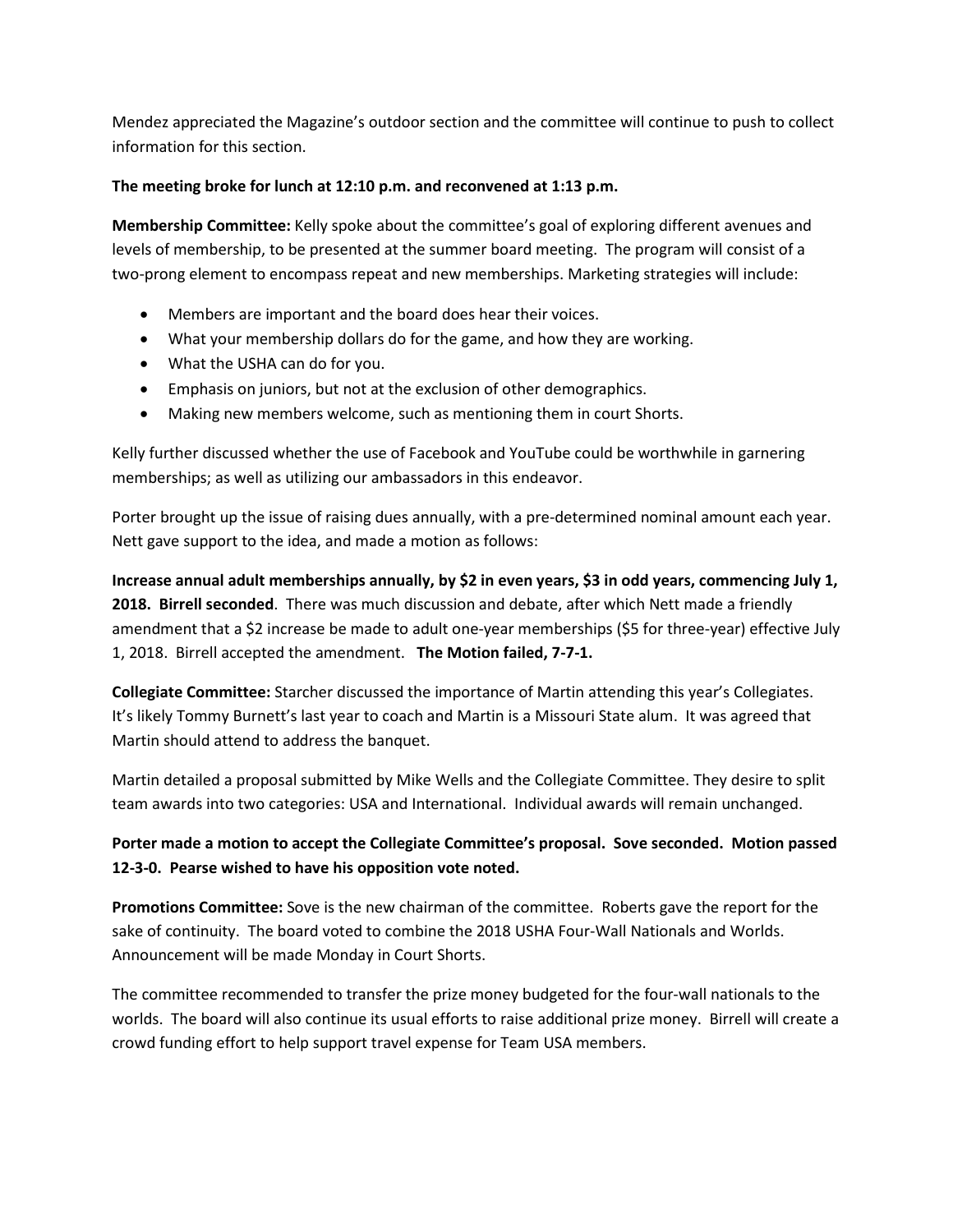**The Awards Task Force is proposing Tommy Burnett as 2017 Coach of the Year, and Nancy Ortiz as 2017 Volunteer of the Year. Martin motioned to accept the awards task force recommendations. Birrell seconded. Motion passed 16-0-0.**

The 2018 schedule of events was reviewed.

- Houston Masters Doubles with WPH Pro Stop held in honor of Ron Emberg. Presidents Club will be meeting in Houston.
- Women's Classic will be held in conjunction with the Southwest Regionals in Austin

For 2019:

- There was discussion on the Life Time proposal for a three-year agreement for hosting the national Four-Wall Championships and a vote will be conducted at the next board meeting.
- Albuquerque will be the projected host of the Masters Doubles.
- University of Minnesota will be the projected host of the National Collegiates.

A request was made by the One-Wall Committee to allow the 2017 Wall Ball national B champion be included on the USHA World Team. This was agreed to, with the stipulation it is a one-time deal and all costs, such as uniform and player stipend, will be borne by the One-Wall Committee.

**First Ace:** Starcher and Krueger reviewed First Ace Grant Applications. There are 10 requests this year, nine returning and one new. The Committee recommended grant amounts of \$9,675 for applicants and \$1,500 for discretionary needs, for a total of \$11,175.

## **Martin moved to accept the First Ace Committee Grant recommendations. Kelly seconded. Motion passed 16-0-0.**

Sove wanted to add to the Grant application a request for data regarding how many players continued to play after participating in the program.

**Planning:** Martin reviewed the Planning Committee's recommendation to combine Mid-Atlantic and Northeast Regions. Nominal discussion and debate ensued.

**Porter motioned to accept the Planning Committee's recommendation to combine the Mid-Atlantic with the Northeast Region, hereafter named the Northeast Region. Nett seconded. Motion passed 15-0-1.** 

The next subject was determining the meeting dates for the summer board meeting. **Mendez made a motion to hold the meetings before the Three-Wall national tournament, specifically August 29 and 30, 2018. Kelly seconded. Motioned passed 14-0-2.**

Multiple people have offered to serve as an advisory role to the USHA or USHA Board. The Planning Committee refrained from forming a formal advisory board, but encouraged each committee chair to take advantage of outside resources.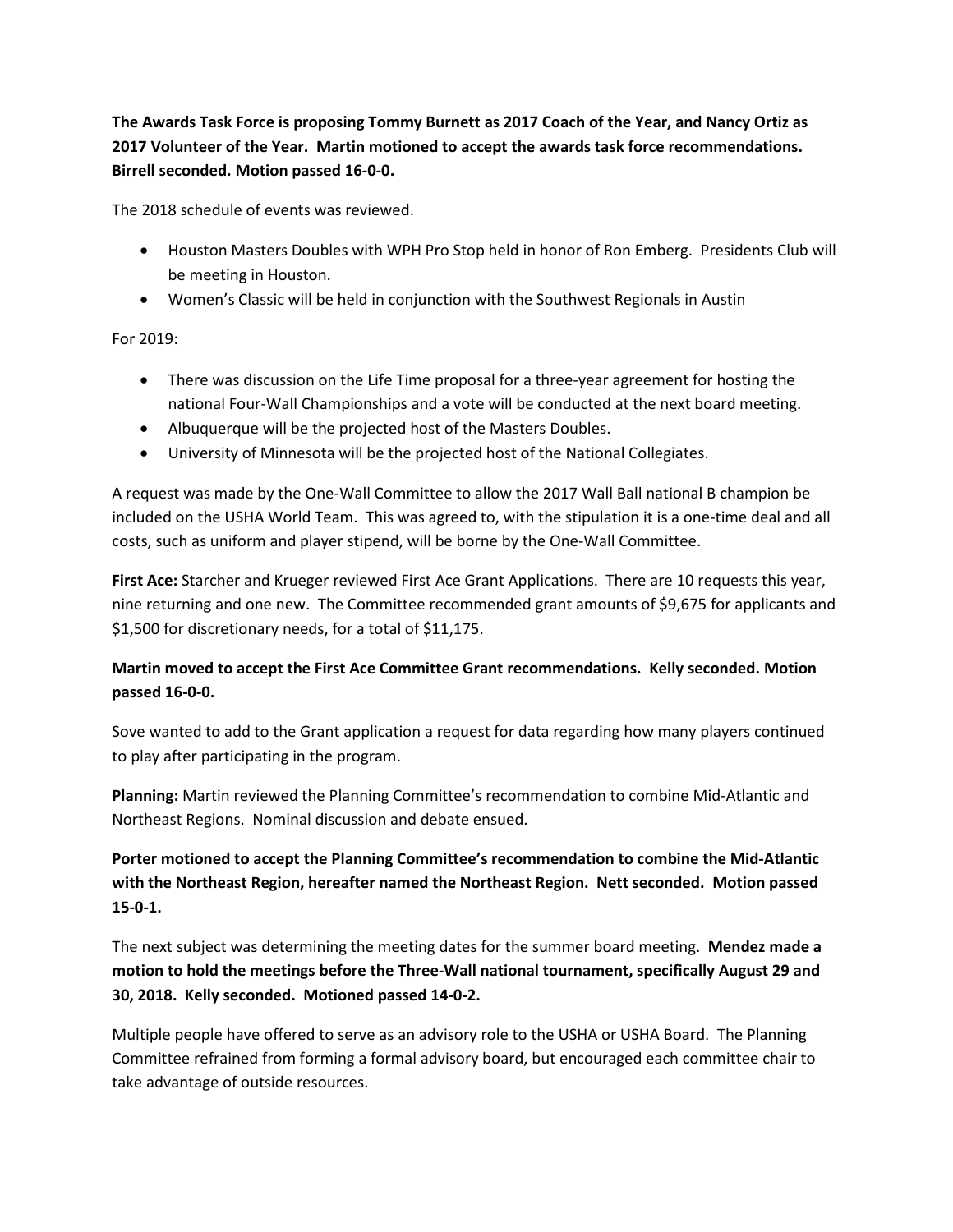The board will have elections for three at-large positions in the summer. The usual slate of two at-large members, and one to serve out the rest of Pearse's term (two years).

The World Handball Council meeting is this summer at the 2018 World Championships, which will include their officer elections. Currently Raquel Murphy is serving as Vice-President and Mike Driscoll is Secretary/Treasurer, and both are eligible to rerun. The USHA was invited to nominate a person for president as that position will be available due to term limits. A nominee was not identified or recommended at this time.

**Hall of Fame Committee:** Martin noted that Chair Mike Dau is looking for new HOF Committee Members. The committee currently consists of eight and they would like twelve. Ron Cole and Mike Linnik have been recommended to be added to the committee, and Dau is seeking board approval to add both at this time. Both have expressed interest to serve on the committee. S**tarcher motioned to approve the addition of Ron Cole and Mike Linnik to the HOF Committee. Sove seconded. Motion passed 15-1-0.** 

**Technology:** Wall began a discussion about the USHA website. He stated that we were in a better place than we were two years ago. The Presidents Club funded the page to be redesigned. Things are stable, but there is not much support from the provider to make major changes. We could be in a better state if we had more expertise. Wall will devote time to that end. Vale offered assistance.

Wall spoke about the USHA handball app. A nominal amount of revenue has been developed. Wall asked the Board to promote and use the app. YouTube videos also generated nominal income for USHA. They are changing their terms. We currently have 1,000 subscribers and who view 4,000 minutes/month. We are close to a desired amount of subscribers, but not in minutes viewing, so we'll likely be removed from the program.

Wall requested board members promote and use Ace Referee and Bracket Ace.

**Personnel Committee:** Nett discussed the Executive Director's evaluations by staff and the board and noted the high marks on the survey. There was a brief discussion whether a succession plan existed. Salaries were discussed and acted upon.

#### **The meeting was adjourned for the day at 5:35 pm.**

#### **Sunday, January 21, 2018**

Martin called the meeting to order at 8:30 a.m. All members from the previous day were present with the exception of Ward who gave his proxy to Nett.

Roberts noted that the combined National and World Championships will be the most competitive event in recent years.